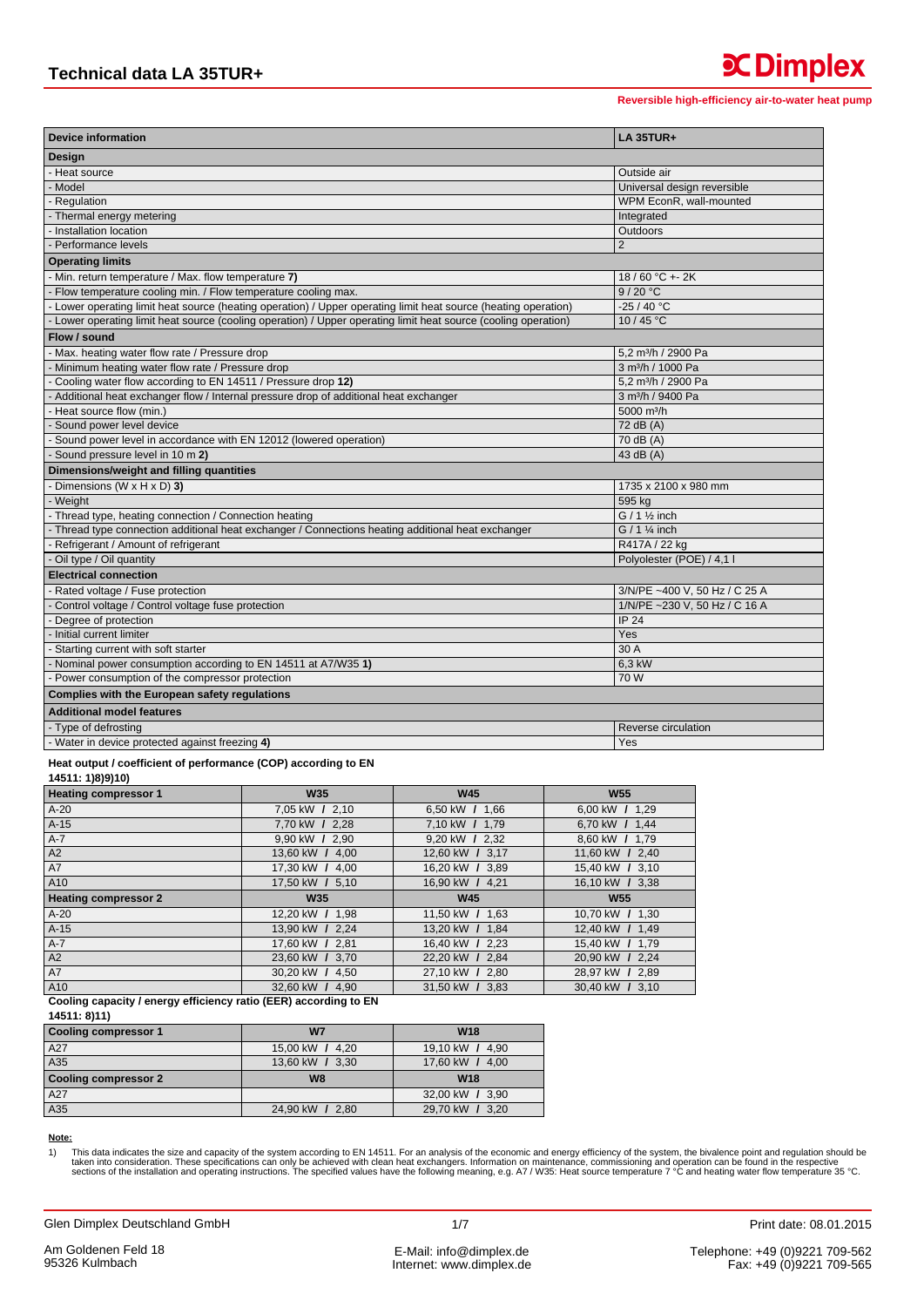**X** Dimplex

- The specified sound pressure level corresponds to the operating noise of the heat pump in heating operation with a flow temperature of 35°C. The specified sound pressure level represents the free sound area level. The meas  $2)$
- $3)$ Please note that additional space is required for pipe connections, operation and maintenance.
- $\overline{4}$ The heat circulating pump and the heat pump manager must always be ready for operation.
- The pending on the heat pump type and refrigerant used, the maximum flow temperatures in heating operation may be reduced when the outside temperature falls. Further information can be found<br>In the operating limit diagram  $\overline{7}$
- Domestic hot water preparation via additional heat exchanger operating in parallel: The waste heat output and/or the attainable cylinder temperature is dependent on the respective operating point (temperature level/perform  $8)$ The specified coefficients of performance are also achieved in parallel domestic hot water preparation via additional heat exchangers.
- 9) The values specified apply when using the hydraulic 4-way reversing valve, available as an option (observe instructions for accessories). The heat outputs are reduced by approximately 10%, and<br>the COPs by approximately 12%  $10)$
- 11) Considerably higher COPs are achieved with cooling operation and waste heat recovery using additional heat exchangers.
- This results in a cooling water temperature difference of 5K +/-1K for the A35/W18, B20/W18 or W20/W18 in 2 compressor operating mode. This is necessary for ensuring waste heat recovery in  $12)$ cooling operation.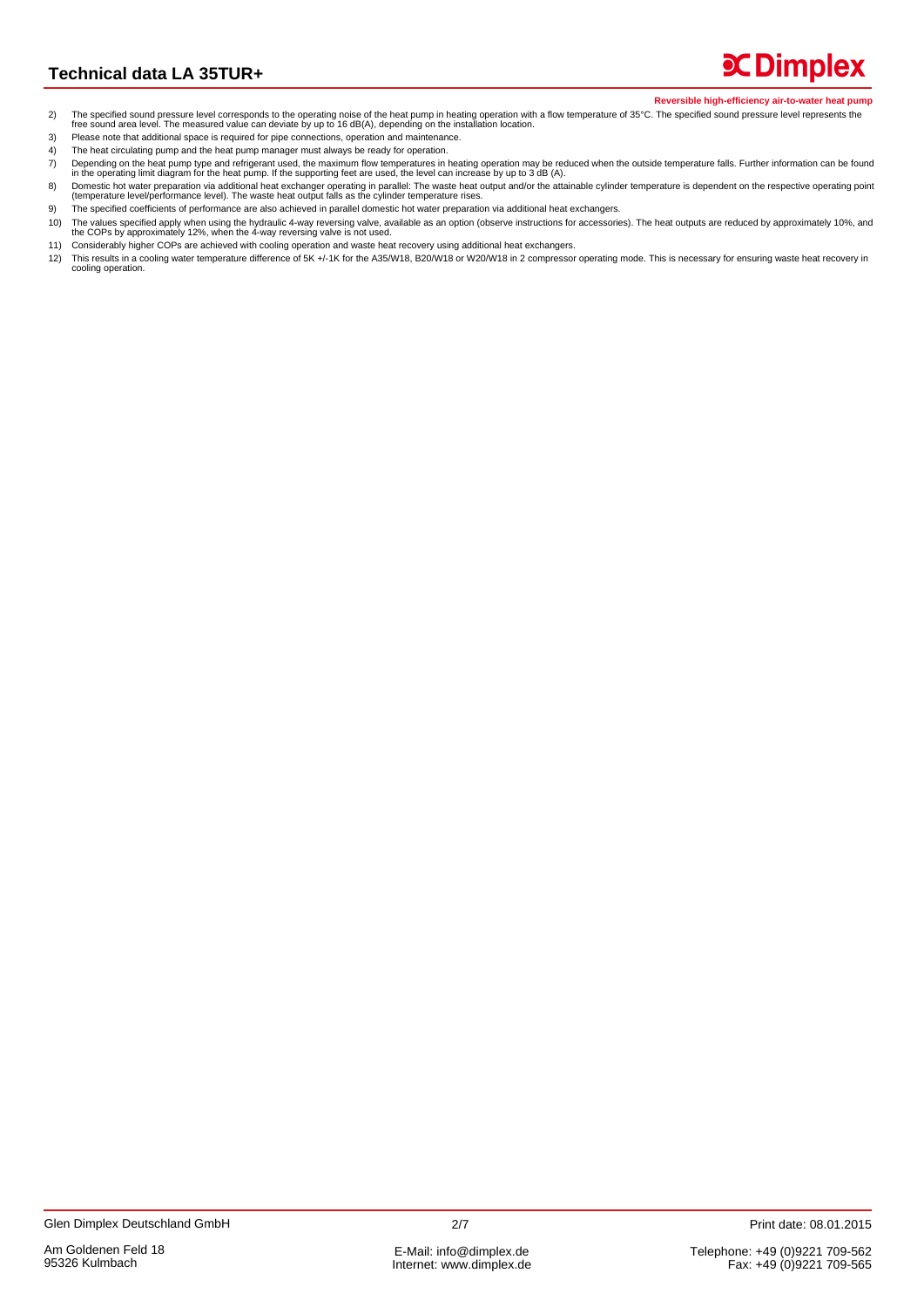**C**Dimplex



Glen Dimplex Deutschland GmbH

Telephone: +49 (0)9221 709-562<br>Fax: +49 (0)9221 709-565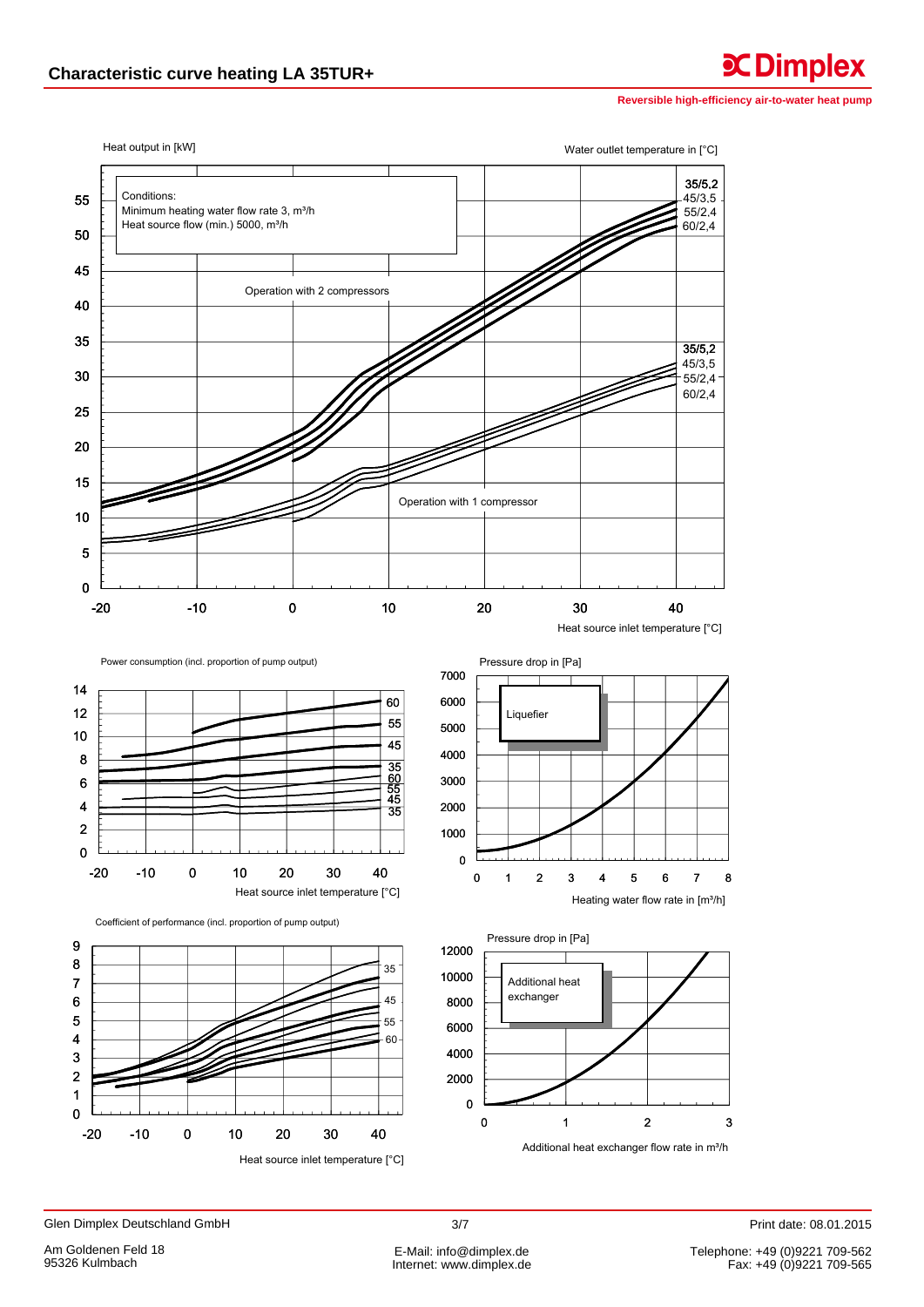**CDimplex** 

50 45 Conditions: Cooling water flow according to EN 14511 5,2 m<sup>3</sup>/h 40 Operation with 2 compressors 35 30 18 25 9  $20$ 15  $\overline{18}$  $\overline{7}$ Operation with 1 compressor  $10$  $\sqrt{5}$  $\mathbf 0$ 5  $10$ 15 20 25 30 35 40 45 50 Heat source inlet temperature [°C]

Water outlet temperature in [°C]

 $\overline{18}$  $\mathbf{q}$  $\overline{18}$  $\overline{7}$ 

Power consumption (incl. proportion of pump output)



Coefficient of performance (incl. proportion of pump output)

Heat source inlet temperature [°C]





Glen Dimplex Deutschland GmbH

 $12$ 

 $10$ 

8

 $6$ 

 $\overline{4}$ 

 $\overline{\mathbf{c}}$ 

 $\mathbf 0$ 

5

 $10$ 15 20 25 30 35 40 45 50

Print date: 08.01.2015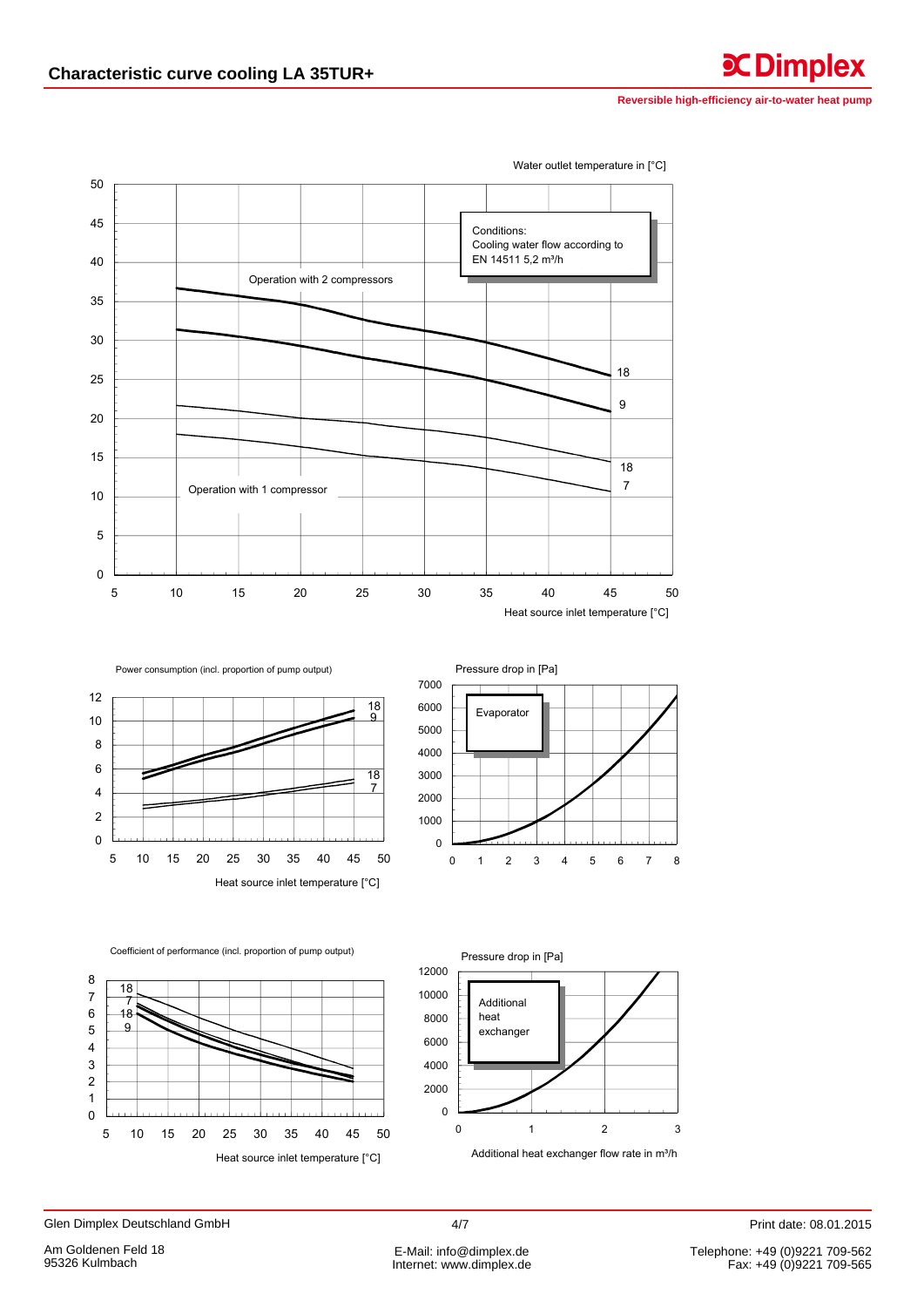**C**Dimplex



Note:

The maximum possible flow temperature and the operating limits vary by +- 2K due to component tolerances.

The minimum volume flow specified in the device information must be ensured at the lower operating limit.

In mono energy operating mode with the heating element activated, the maximum flow temperature increases by approximately 3K.

Internet: www.dimplex.de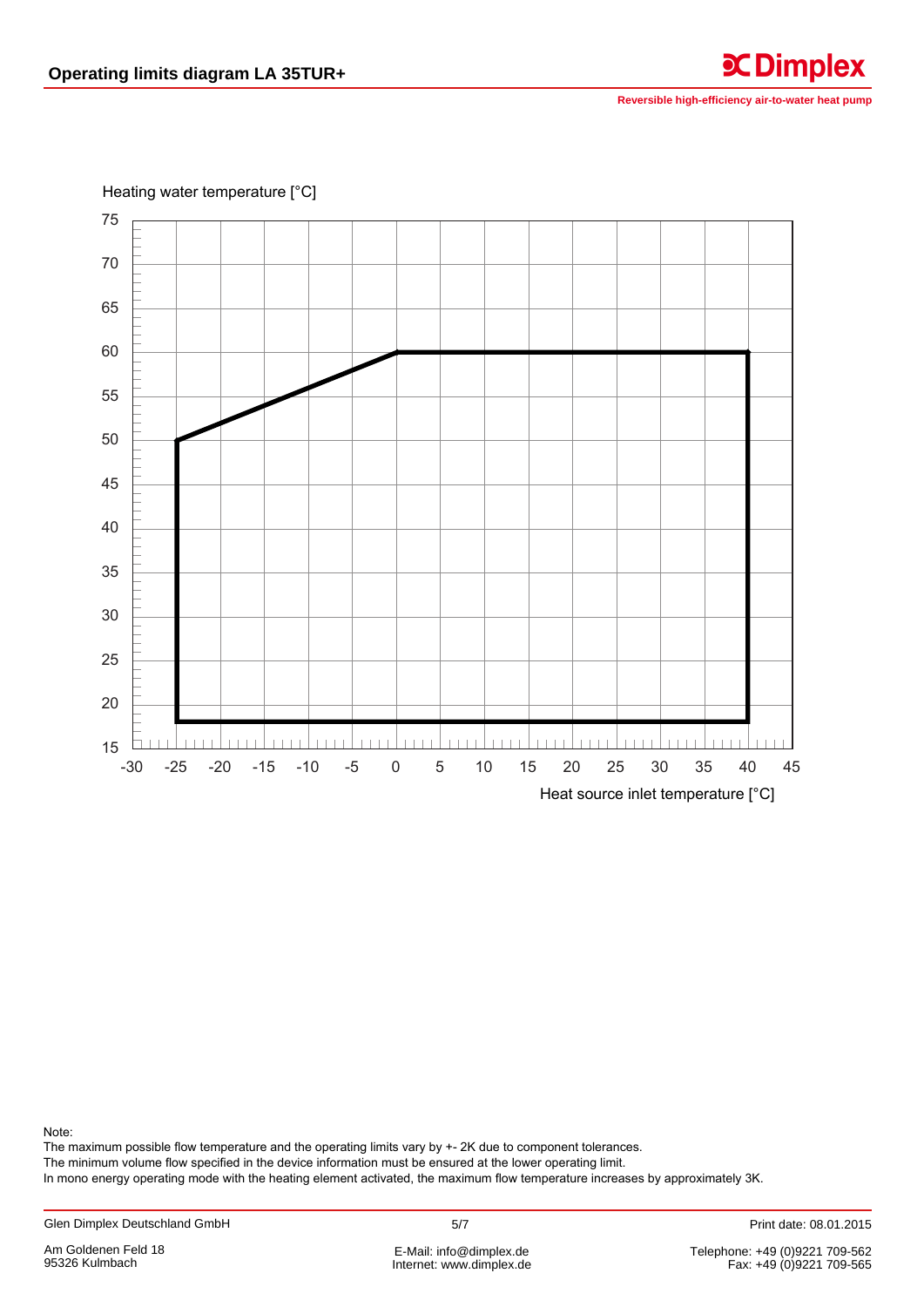**CDimplex** 



Print date: 08.01.2015